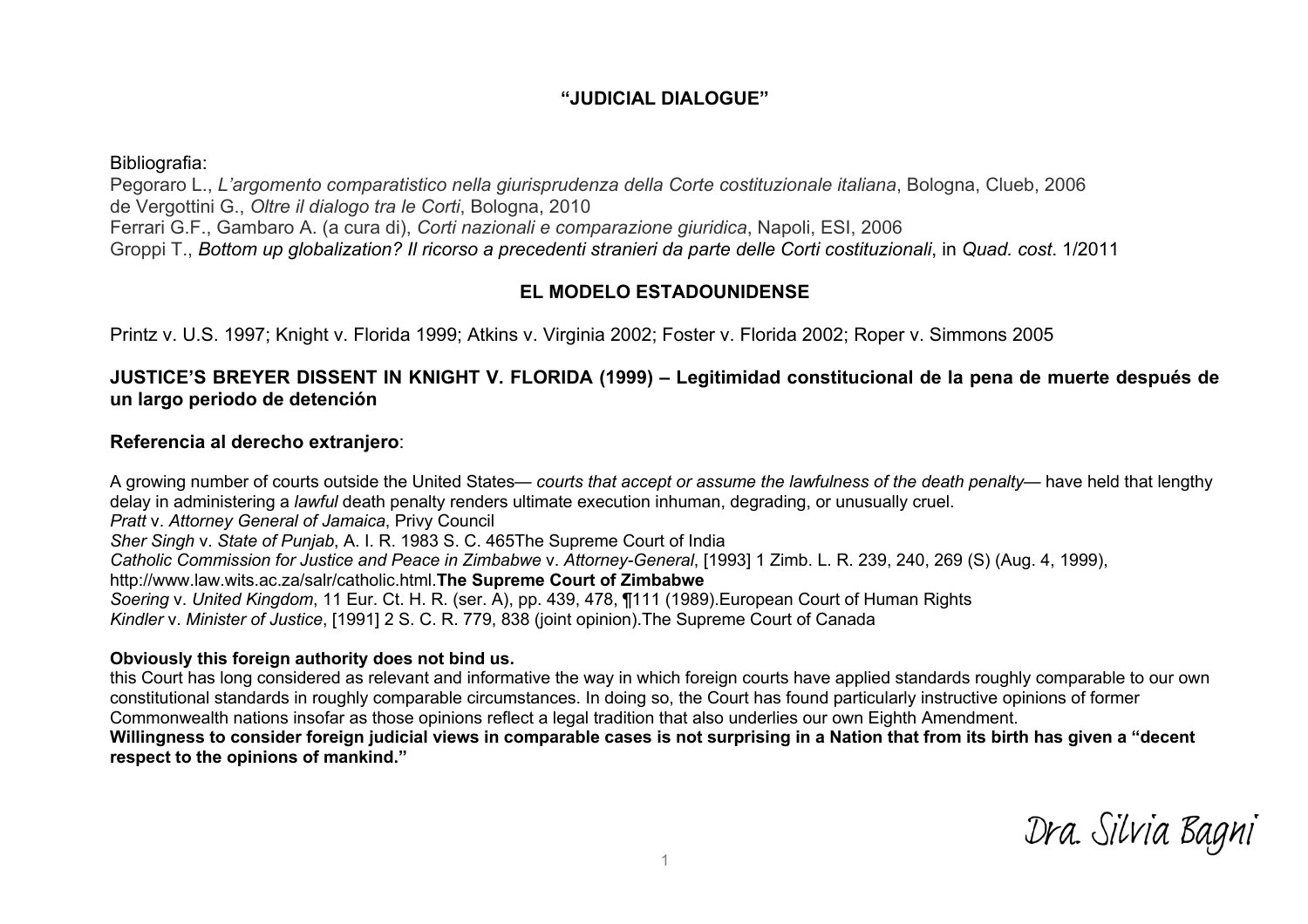### **REACCIONES DEL CONGRESO ESTADOUNIDENSE**

Propuestas de resoluciones para prohibir el uso de las sentencias extranjeras, tanto en la Cámara cuanto en el Senado (nunca en vigor). S. Res. 92, 109th Cong. (2005) ("Resolved, That it is the sense of the Senate that judicial interpretations regarding the meaning of the Constitution of the United States should not be based in whole or in part on judgments, laws, or pronouncements of foreign institutions unless such foreign judgments, laws, or pronouncements inform an understanding of the original meaning of the Constitution of the United States.")

House Representative Tom Feeney (R-Fla.) also proposed a bill, known as the Feeney Amendment, that would expose judges to impeachment for referring to foreign law in their opinions

### **FOREIGN LAW BAN IN THE STATES' LEGISLATIONS**

http://www.ncsl.org/research/civil-and-criminal-justice/2017-legislation-regarding-the-application-of-foreign-law-by-state-courts.aspx

### **LAURENCE V. TEXAS (2003) – Ilegitimidad constitucional de la penalización de la sodomía**

Due process clause (XIV em.)

"… nor shall any State deprive any person of life, liberty or property, without due process of law; nor deny to any person within its jurisdiction the equal protection of the laws"

| <b>OPINION (JUSTICE KENNEDY)</b>                                         | <b>DISSENT (JUSTICE SCALIA)</b>                                    |
|--------------------------------------------------------------------------|--------------------------------------------------------------------|
| <b>VALOR SUBSTANCIAL DEL DUE PROCESS</b>                                 | And if the Court is referring not to                               |
| the protection of liberty under the Due Process Clause has a             | the holding of Casey, but to the dictum of its famed sweetmystery- |
| substantive dimension of fundamental significance in defining the rights | of-life passage, ante, at 13 (At the heart of liberty              |
| of the person                                                            | is the right to define one's own concept of existence, of          |
| The Casey decision again confirmed                                       | meaning, of the universe, and of the mystery of human              |
| that our laws and tradition afford constitutional                        | life): That casts some doubt upon either the totality of           |
| protection to personal decisions relating to marriage,                   | our jurisprudence or else (presumably the right answer)            |
| procreation, contraception, family relationships, child                  | nothing at all. I have never heard of a law that attempted         |
| rearing, and education.                                                  | to restrict one's right to define certain concepts; and if         |
|                                                                          | the passage calls into question the government's power to          |
|                                                                          | regulate actions based on one's self-defined concept of            |
|                                                                          | existence, etc. it is the passage that ate the rule of law         |
| Bowers v. Hardwick 1986. The Court, in an opinion by Justice             | State laws against bigamy, same-sex marriage, adult                |
| White, sustained the Georgia law. Chief Justice Burger                   | incest, prostitution, masturbation, adultery, fornication,         |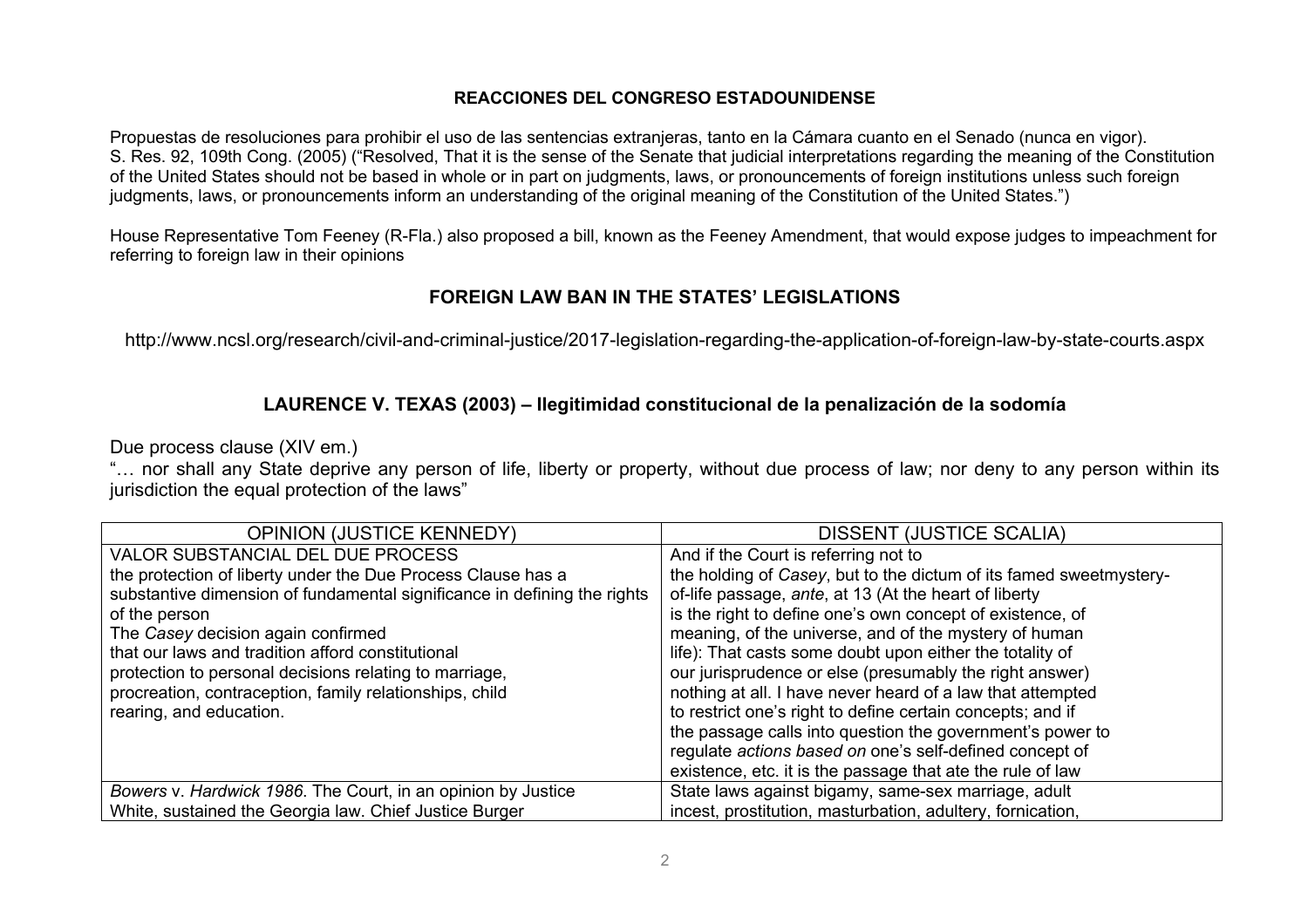| and Justice Powell joined the opinion of the Court and                 | bestiality, and obscenity are likewise sustainable only in light of Bowers. |
|------------------------------------------------------------------------|-----------------------------------------------------------------------------|
| filed separate, concurring opinions. Four Justices dissented.          | validation of laws based on moral choices.                                  |
| 478 U. S., at 199 (opinion of Blackmun, J., joined                     | Every single one of these laws is called into question by                   |
| by Brennan, Marshall, and STEVENS, JJ.); id., at 214                   | today s decision; the Court makes no effort to cabin the                    |
| (opinion of STEVENS, J., joined by Brennan and Marshall,               | scope of its decision to exclude them from its holding.                     |
| $JJ.$ ).                                                               |                                                                             |
| It suffices for us to acknowledge that adults may choose to enter upon | To tell the truth, it does not surprise me, and should                      |
| this relationship in the confines of their homes and their             | surprise no one, that the Court has chosen today to revise                  |
| own private lives and still retain their dignity as free               | the standards of stare decisis set forth in Casey. It has                   |
| persons. When sexuality finds overt expression in intimate             | thereby exposed Casey.s extraordinary deference to precedent                |
| conduct with another person, the conduct can be but                    | for the result-oriented expedient that it is.                               |
| one element in a personal bond that is more enduring.                  |                                                                             |
| The liberty protected by the Constitution allows homosexual            |                                                                             |
| persons the right to make this choice.                                 |                                                                             |
| Argumentos historicos y sociológicos                                   | But there is no right to liberty. under the Due Process                     |
| The modern terms homosexuality and heterosexuality do not apply to     | Clause, though today's opinion repeatedly makes that                        |
| an era that had not yet articulated these distinctions.).              | claim. Our opinions applying the doctrine known as substantive              |
| Thus early American sodomy laws were not directed at                   | due process. hold that the Due Process Clause prohibits                     |
| homosexuals as such but instead sought to prohibit nonprocreative      | States from infringing fundamental liberty interests,                       |
| sexual activity more generally. American laws targeting same-sex       | unless the infringement is narrowly tailored to serve                       |
| couples did not develop until the last third of the 20th century.      | a compelling state interest.                                                |
| The condemnation has been shaped by religious beliefs, conceptions of  | I do not know what acting in private means; surely                          |
| right and acceptable behaviour, and respect for the traditional family | consensual sodomy, like heterosexual intercourse, is rarely                 |
| The issue is whether the majority may use the power of the State to    | performed on stage. If all the Court means by acting in                     |
| enforce these views on the whole society through operation of the      | private. is on private premises, with the doors closed and                  |
| criminal law. Our obligation is to define the liberty of all, not to   | windows covered,. it is entirely unsurprising that evidence                 |
| mandate our own moral code. Planned Parenthood of                      | of enforcement would be hard to come by.                                    |
| Southeastern Pa. v. Casey, 505 U. S. 833, 850 (1992).                  |                                                                             |
| Referencias comparativas                                               | En contra del uso del derecho extranjero:                                   |
| 1) The Wolfenden Report: Report of the Committee on Homosexual         | Constitutional entitlements do not spring into                              |
| Offenses and Prostitution (1963)                                       | existence because some States choose to lessen or eliminate                 |
| 2) European Convention on Human Rights. Dudgeon v. United              | criminal sanctions on certain behaviour. Much less do                       |
| Kingdom, 45 Eur. Ct. H. R. (1981)                                      | they spring into existence, as the Court seems to believe,                  |
| 3) To the extent Bowers relied on values we share with a               | because foreign nations decriminalize conduct. The Bowers                   |
| wider civilization, it should be noted that the reasoning              | majority opinion never relied on values we share with                       |
| and holding in Bowers have been rejected elsewhere. The                | a wider civilization                                                        |
| European Court of Human Rights has followed not Bowers                 | The Court's discussion of these foreign views (ignoring, of                 |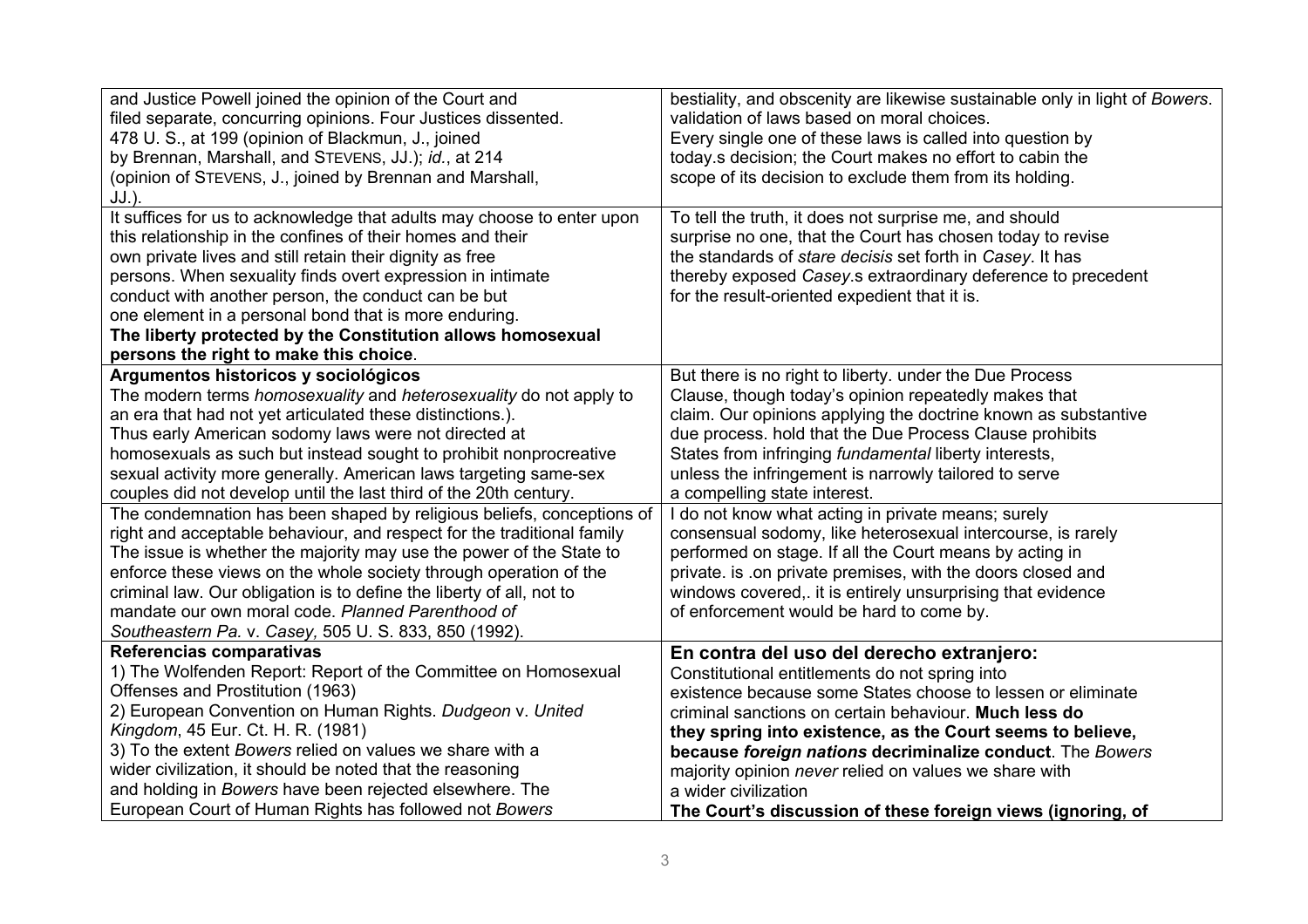| but its own decision in Dudgeon v. United Kingdom. See<br>P. G. & J. H. v. United Kingdom, App. No. 00044787/98,<br>¶56 (Eur. Ct. H. R., Sept. 25, 2001); Modinos v. Cyprus,<br>259 Eur. Ct. H. R. (1993); Norris v. Ireland, 142 Eur. Ct.<br>H. R. (1988). Other nations, too, have taken action consistent<br>with an affirmation of the protected right of homosexual<br>adults to engage in intimate, consensual conduct.<br>See Brief for Mary Robinson et al. as Amici Curiae 11.12.<br>The right the petitioners seek in this case has been accepted<br>as an integral part of human freedom in many<br>other countries. | course, the many countries that have retained criminal<br>prohibitions on sodomy) is therefore meaningless dicta.<br>Dangerous dicta, however, since this Court should not<br>impose foreign moods, fads, or fashions on Americans.<br>Foster v. Florida, 537 U. S. 990, n. (2002) (THOMAS, J.,<br>concurring in denial of certiorari).                                                                                                                                                                                                                                                                                                                                                                                                                                                         |
|---------------------------------------------------------------------------------------------------------------------------------------------------------------------------------------------------------------------------------------------------------------------------------------------------------------------------------------------------------------------------------------------------------------------------------------------------------------------------------------------------------------------------------------------------------------------------------------------------------------------------------|-------------------------------------------------------------------------------------------------------------------------------------------------------------------------------------------------------------------------------------------------------------------------------------------------------------------------------------------------------------------------------------------------------------------------------------------------------------------------------------------------------------------------------------------------------------------------------------------------------------------------------------------------------------------------------------------------------------------------------------------------------------------------------------------------|
| <b>Overruling</b><br>The central holding of Bowers has been brought in question by this<br>case, and it should be addressed. Its continuance as precedent<br>demeans the lives of homosexual persons                                                                                                                                                                                                                                                                                                                                                                                                                            | Today's opinion is the product of a Court, which is the<br>product of a law-profession culture, that has largely signed<br>on to the so-called homosexual agenda, by which I mean<br>the agenda promoted by some homosexual activists directed<br>at eliminating the moral opprobrium that has<br>traditionally attached to homosexual conduct.<br>Let me be clear that I have nothing against homosexuals,<br>or any other group, promoting their agenda through<br>normal democratic means. But persuading<br>one's fellow citizens is one thing, and imposing<br>one's views in absence of democratic majority will is something<br>else. But it is the premise of our system that those judgments are<br>to be made by the people, and not imposed by a governing caste<br>that knows best. |

# **ROPER V. SIMMONS (2005) – Ilegitimidad constitucional de la pena de muerte a los menores**

VIII em.

"Excessive bail shall not be required, nor excessive fines imposed, nor cruel and unusual punishments inflicted"

| <b>OPINION (JUSTICE KENNEDY)</b>                                      | <b>DISSENT (JUSTICE SCALIA)</b>                                     |
|-----------------------------------------------------------------------|---------------------------------------------------------------------|
| Stanford v. Kentucky, 492 U. S. 361 (1989) es el precedente a abrogar | In urging approval of a constitution that gave life-tenured judges  |
|                                                                       | the power to nullify laws enacted by the people's representatives,  |
|                                                                       | Alexander Hamilton assured the citizens of New York that there      |
|                                                                       | was little risk in this, since "[t]he judiciary ha[s] neither FORCE |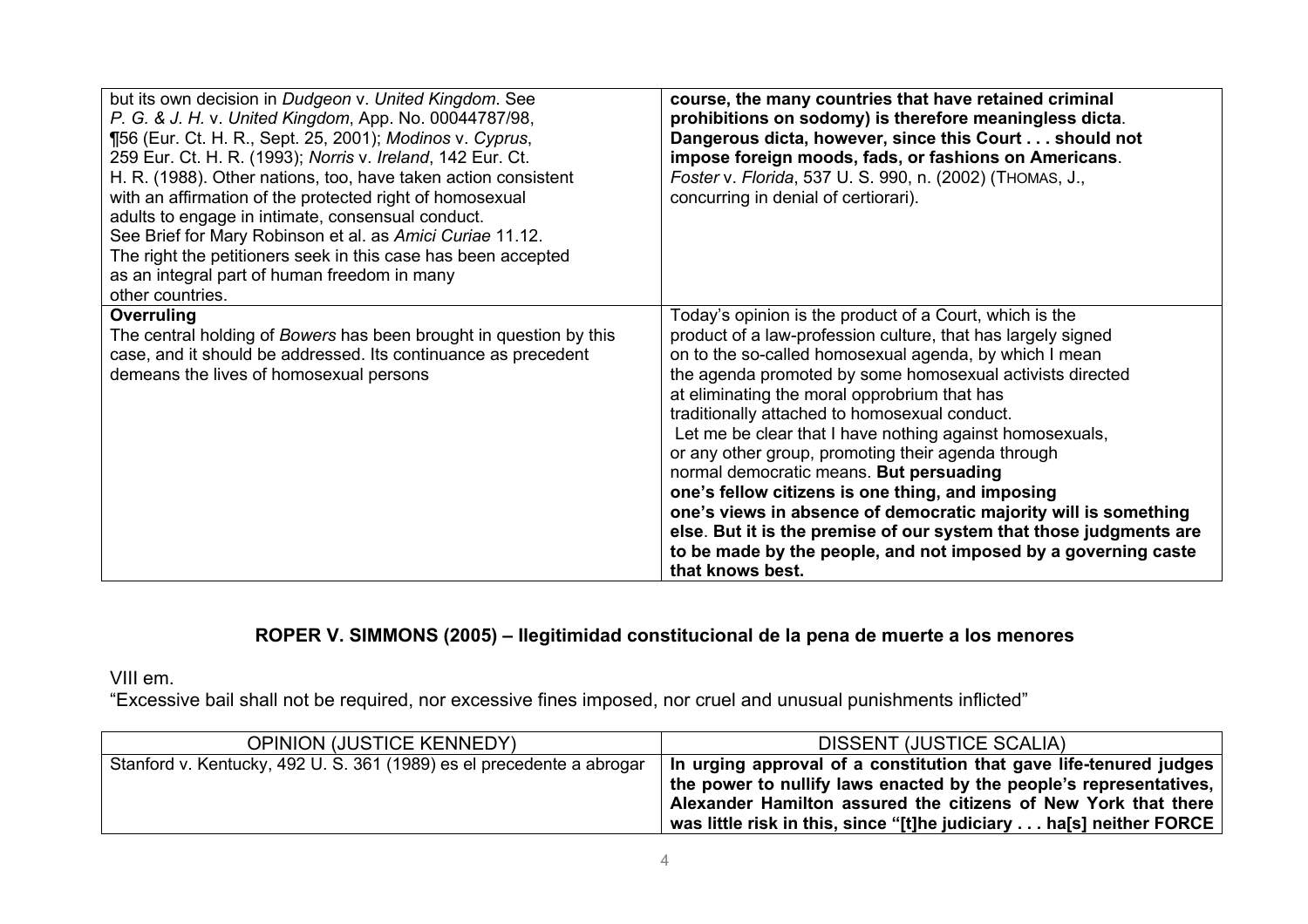|                                                                                                                                                                                                                    | nor WILL but merely judgment." What a mockery today's opinion<br>makes of Hamilton's expectation, announcing the Court's<br>conclusion that the meaning of our Constitution has changed over<br>the past 15 years The Court reaches this implausible result by<br>purporting to advert, not to the original meaning of the Eighth<br>Amendment, but to "the evolving standards of decency,"<br>Because I do not believe that the meaning of our Eighth<br>Amendment, any more than the meaning of other provisions of our<br>Constitution, should be determined by the subjective views of five<br>Members of this Court and like-minded foreigners, I dissent<br>(ORIGINALISM) |
|--------------------------------------------------------------------------------------------------------------------------------------------------------------------------------------------------------------------|---------------------------------------------------------------------------------------------------------------------------------------------------------------------------------------------------------------------------------------------------------------------------------------------------------------------------------------------------------------------------------------------------------------------------------------------------------------------------------------------------------------------------------------------------------------------------------------------------------------------------------------------------------------------------------|
| The next year, in Stanford v. Kentucky, 492 U. S. 361 (1989), the Court,                                                                                                                                           | Of course, the real force driving today's decision is not the actions of                                                                                                                                                                                                                                                                                                                                                                                                                                                                                                                                                                                                        |
| over a dissenting opinion joined by four Justices, referred to                                                                                                                                                     | four state legislatures, but the Court's "own judgment" that murderers                                                                                                                                                                                                                                                                                                                                                                                                                                                                                                                                                                                                          |
| contemporary standards of decency in this country and concluded the<br>Eighth and Fourteenth Amendments did not proscribe the execution of                                                                         | younger than 18 can never be as morally culpable as older counterparts<br>By what conceivable warrant can nine lawyers presume to be the                                                                                                                                                                                                                                                                                                                                                                                                                                                                                                                                        |
| juvenile offenders over 15 but under 18                                                                                                                                                                            | authoritative conscience of the Nation?                                                                                                                                                                                                                                                                                                                                                                                                                                                                                                                                                                                                                                         |
|                                                                                                                                                                                                                    | To support its opinion the Court looks to scientific and<br>sociological studies, picking and choosing those that support its<br>position. In other words, all the Court has done today, to borrow<br>from another context, is to look over the heads of the crowd and<br>pick out its friends. We need not look far to find studies contradicting<br>the Court's conclusions.                                                                                                                                                                                                                                                                                                  |
| The evidence of national consensus against the death penalty for<br>juveniles is similar, and in some respects parallel, to the evidence<br>Atkins held sufficient to demonstrate a national consensus against the | To add insult to injury, the Court affirms the Missouri Supreme Court<br>without even admonishing that court for its flagrant disregard of our<br>precedent in Stanford.                                                                                                                                                                                                                                                                                                                                                                                                                                                                                                        |
| death penalty for the mentally retarded. today our society views<br>juveniles, in the words Atkins used respecting the mentally retarded, as<br>"categorically less culpable than the average criminal             |                                                                                                                                                                                                                                                                                                                                                                                                                                                                                                                                                                                                                                                                                 |
| Once the diminished culpability of juveniles is recognized, it is evident                                                                                                                                          |                                                                                                                                                                                                                                                                                                                                                                                                                                                                                                                                                                                                                                                                                 |
| that the phenological justifications for the death penalty apply to them                                                                                                                                           |                                                                                                                                                                                                                                                                                                                                                                                                                                                                                                                                                                                                                                                                                 |
| with lesser force than to adults. We have held there are two distinct                                                                                                                                              |                                                                                                                                                                                                                                                                                                                                                                                                                                                                                                                                                                                                                                                                                 |
| social purposes served by the death penalty: " 'retribution and deter-<br>rence of capital crimes by prospective offenders.'"                                                                                      |                                                                                                                                                                                                                                                                                                                                                                                                                                                                                                                                                                                                                                                                                 |
| Drawing the line at 18 years of age is subject, of course, to the                                                                                                                                                  |                                                                                                                                                                                                                                                                                                                                                                                                                                                                                                                                                                                                                                                                                 |
| objections always raised against categorical rules. For the reasons we                                                                                                                                             |                                                                                                                                                                                                                                                                                                                                                                                                                                                                                                                                                                                                                                                                                 |
| have discussed, however, a line must be drawn.                                                                                                                                                                     |                                                                                                                                                                                                                                                                                                                                                                                                                                                                                                                                                                                                                                                                                 |
| Argumentos de derecho comparado:                                                                                                                                                                                   | Argumentos en contra del uso del derecho comparado:                                                                                                                                                                                                                                                                                                                                                                                                                                                                                                                                                                                                                             |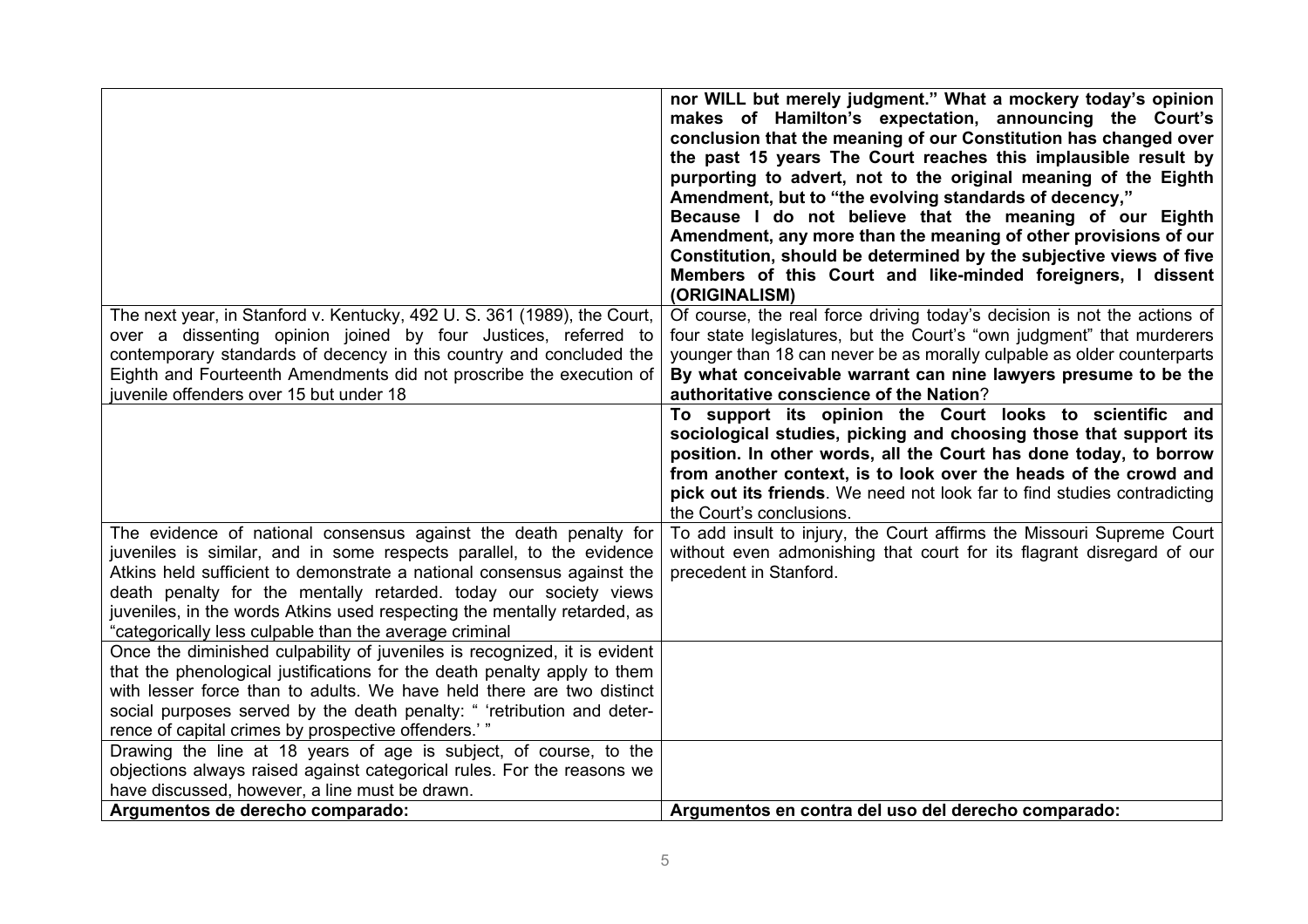|    | the United States is the only country in the world that continues   | Though the views of our own citizens are essentially irrelevant to            |
|----|---------------------------------------------------------------------|-------------------------------------------------------------------------------|
|    | to give official sanction to the juvenile death penalty             | the Court's decision today, the views of other countries and the              |
| 2) | This reality does not become controlling, for the task of           | so-called international community take center stage.                          |
|    | interpreting the Eighth Amendment remains our responsibility.       | More fundamentally, however, the basic premise of the Court's                 |
|    | Yet at least from the time of the Court's decision in Trop, the     | argument—that American law should conform to the laws of the rest of          |
|    | Court has referred to the laws of other countries and to            | the world—ought to be rejected out of hand. In fact the Court itself does     |
|    | international authorities as instructive for its interpretation     | not believe it. In many significant respects the laws of most other           |
|    | of the Eighth Amendment's prohibition of "cruel and                 | countries differ from our law—including not only such explicit provisions     |
|    | unusual punishments."                                               | of our Constitution as the right to jury trial and grand jury indictment, but |
|    | 3) Article 37 of the United Nations Convention on the Rights of the | even many interpretations of the Constitution prescribed by this Court        |
|    | Child, which every country in the world has ratified save for the   | <i>itself.</i>                                                                |
|    | United States and Somalia, contains an express prohibition on       |                                                                               |
|    | capital punishment for crimes committed by juveniles under 18.      | siguen ejemplos en donde el derecho constitucional estadounidense             |
| 4) | only seven countries other than the United States have              | es más garantista que en otros Estados]                                       |
|    | executed juvenile offenders since 1990: Iran, Pakistan, Saudi       |                                                                               |
|    | Arabia, Yemen, Nigeria, the Democratic Republic of Congo, and       | The Court should either profess its willingness to reconsider all             |
|    | China. Since then each of these countries has either abolished      | these matters in light of the views of foreigners, or else it should          |
|    | capital punishment for juveniles or made public disavowal of the    | cease putting forth foreigners' views as part of the reasoned basis           |
|    | practice.                                                           | of its decisions. To invoke alien law when it agrees with one's own           |
| 5) | the United Kingdom abolished the juvenile death penalty before      | thinking, and ignore it otherwise, is not reasoned decisionmaking,            |
|    | these covenants came into being. The United Kingdom's               | but sophistry.                                                                |
|    | experience bears particular relevance here in light of the historic |                                                                               |
|    | ties between our countries and in light of the Eighth               |                                                                               |
|    | Amendment's own origins. The Amendment was modeled on a             |                                                                               |
|    | parallel provision in the English Declaration of Rights of 1689     |                                                                               |
| 6) | It is proper that we acknowledge the overwhelming weight of         |                                                                               |
|    | international opinion against the juvenile death penalty, The       |                                                                               |
|    | opinion of the world community, while not controlling our           |                                                                               |
|    | outcome, does provide respected and significant                     |                                                                               |
|    | confirmation for our own conclusions                                |                                                                               |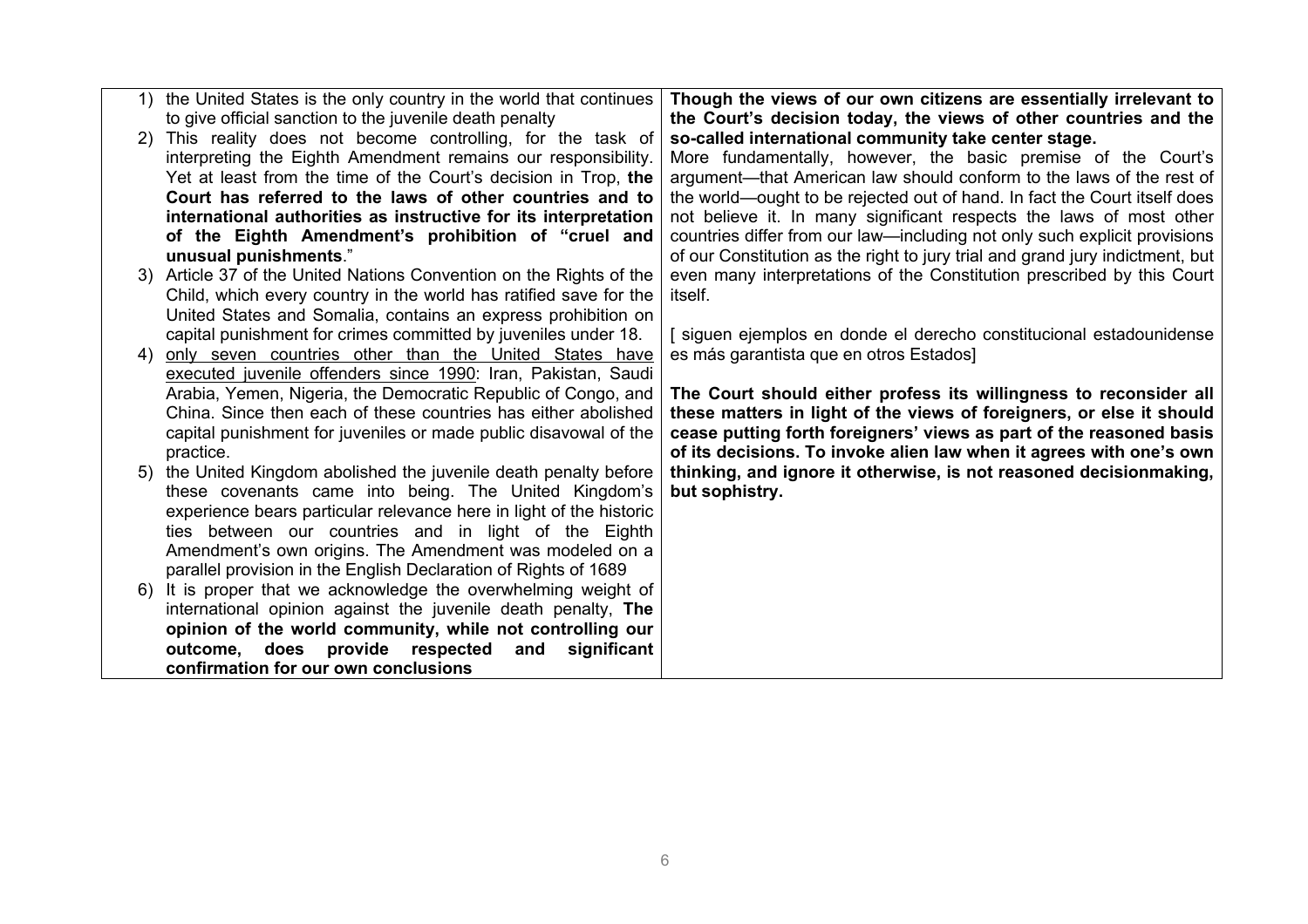# **EL MODELO SUDAFRICANO**

### **THE NATIONAL COALITION FOR GAY AND LESBIAN EQUALITY (1998) – Ilegitimidad constitucional de la penalización de la sodomía**

### Section 9 of the 1996 Constitution

- "(1) Everyone is equal before the law and has the right to equal protection and benefit of the law.
- (2) Equality includes the full and equal enjoyment of all rights and freedoms. To promote the achievement of equality, legislative and other measures designed to protect or advance persons, or categories of persons, disadvantaged by unfair discrimination may be taken.
- (3) The state may not unfairly discriminate directly or indirectly against anyone on one or more grounds, including race, gender, sex, pregnancy, marital status, ethnic or social origin, colour, **sexual orientation**, age, disability, religion, conscience, belief, culture, language and birth.
- (4) No person may unfairly discriminate directly or indirectly against anyone on one or more grounds in terms of subsection (3). National legislation must be enacted to prevent or prohibit unfair discrimination.
- (5) Discrimination on one or more of the grounds listed in subsection (3) is unfair unless it is established that the discrimination is fair."

### **El argumento de la igualdad**:

Discriminación entre gay de una parte y etero y lesbianas de la otra

differentiation constitutes unfair discrimination "unless it is established that the discrimination is fair."

The desire for equality is not a hope for the elimination of all differences. To understand "the other" one must try, as far as is humanly possible, to place oneself in the position of "the other".

It has no other purpose than to criminalise conduct which fails to conform with the moral or religious views of a section of society.

### **El argumento de la dignidad**

In my view, however, the common-law crime of sodomy also constitutes an infringement of the right to dignity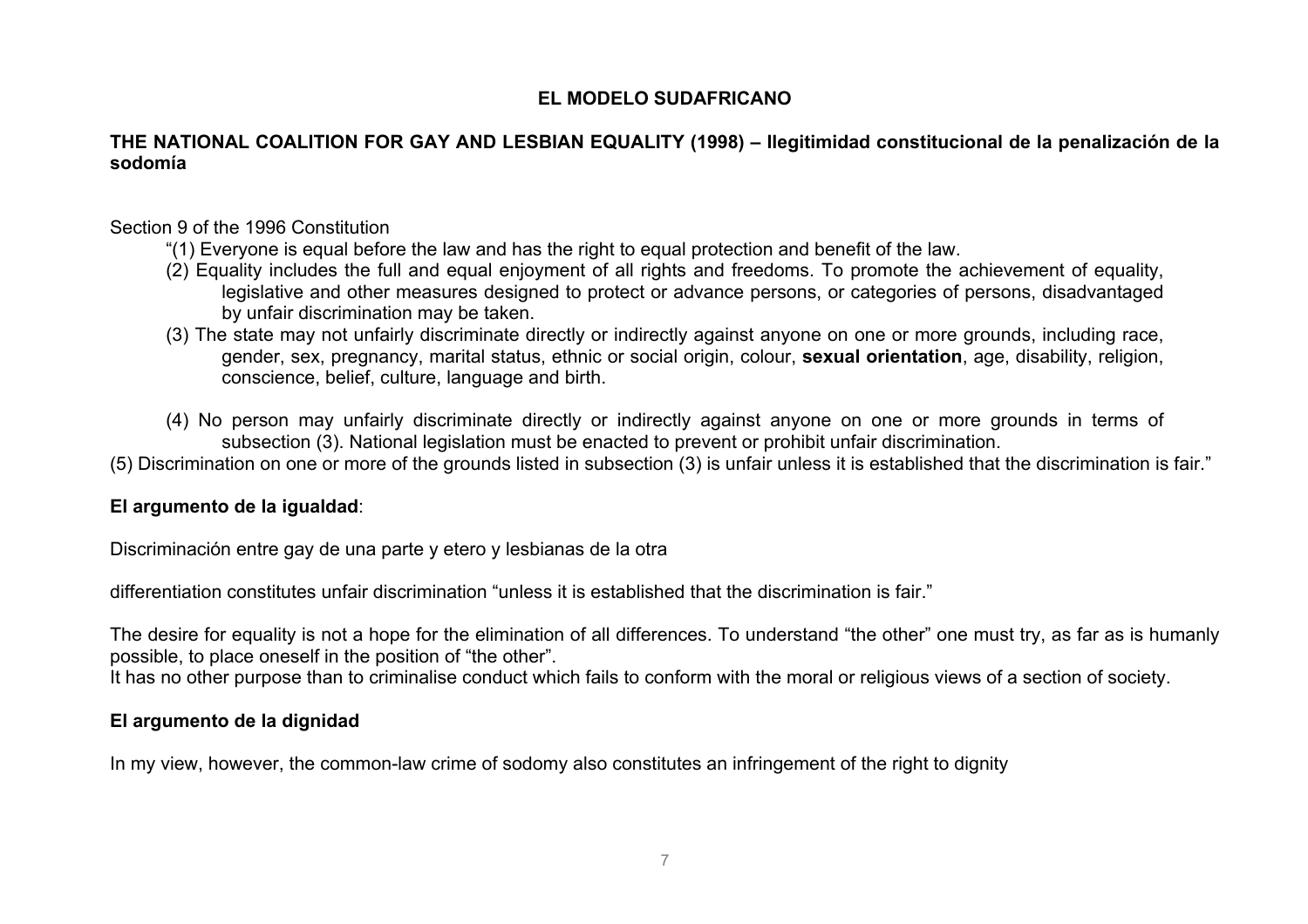I would emphasise that in this judgment I find the offence of sodomy to be unconstitutional because it breaches the rights of equality, dignity and privacy. The present case illustrates how, in particular circumstances, the rights of equality and dignity are closely related, as are the rights of dignity and privacy.

### **El argumento de la privacidad**

The way in which we give expression to our sexuality is at the core of this area of private intimacy. If, in expressing our sexuality, we act consensually and without harming one another, invasion of that precinct will be a breach of our privacy.

#### **Referencia al derecho extrnjero y comparado:**

- 1) The European Court of Human Rights
- 2) So has the Supreme Court of Canada in *Vriend v Alberta*

3) p. 39 **There is nothing in the jurisprudence of other open and democratic societies based on human dignity, equality and freedom which would lead me to a different conclusion. In fact, on balance, they support such a conclusion. In many of these countries there has been a definite trend towards decriminalisation**.

Referencia al Reino Unido, a la **CEDH (because of the "margin of appreciation" allowed to the national authorities by the European Court of Human Rights, the jurisprudence of the European Court would not necessarily be a safe guide as to what would be appropriate under section 33(1) of the interim Constitution**), Alemania, Australia, Canada, Nueva Zelanda

The above survey shows that in 1967 a process of change commenced in Western democracies in legal attitudes towards sexual orientation. This process has culminated, in many jurisdictions, in the decriminalisation of sodomy in private between consenting adults.

4) Laws prohibiting homosexual activity between consenting adults in private have been eradicated within 23 member states that had joined the Council of Europe by 1989 and of the ten European countries that have joined since (as at 10 February 1995) nine had similarly decriminalised sodomy either before or shortly after their membership applications were granted

5) P. 53 An exception to this trend is the United States of America, as illustrated by the judgment of the Supreme Court in Bowers v Hardwick.77 In this case, a sharply divided Court, by a majority of five to four, declared itself unpersuaded that the sodomy laws of some 25 states should be invalidated. *Our 1996 Constitution differs so substantially, as far as the present issue is concerned, from that of the United States of America that the majority judgment in Bowers can really offer us no assistance in the construction and application of our own Constitution.* The 1996 Constitution contains express privacy and dignity guarantees as well as an express prohibition of unfair discrimination on the ground of sexual orientation, which the United States Constitution does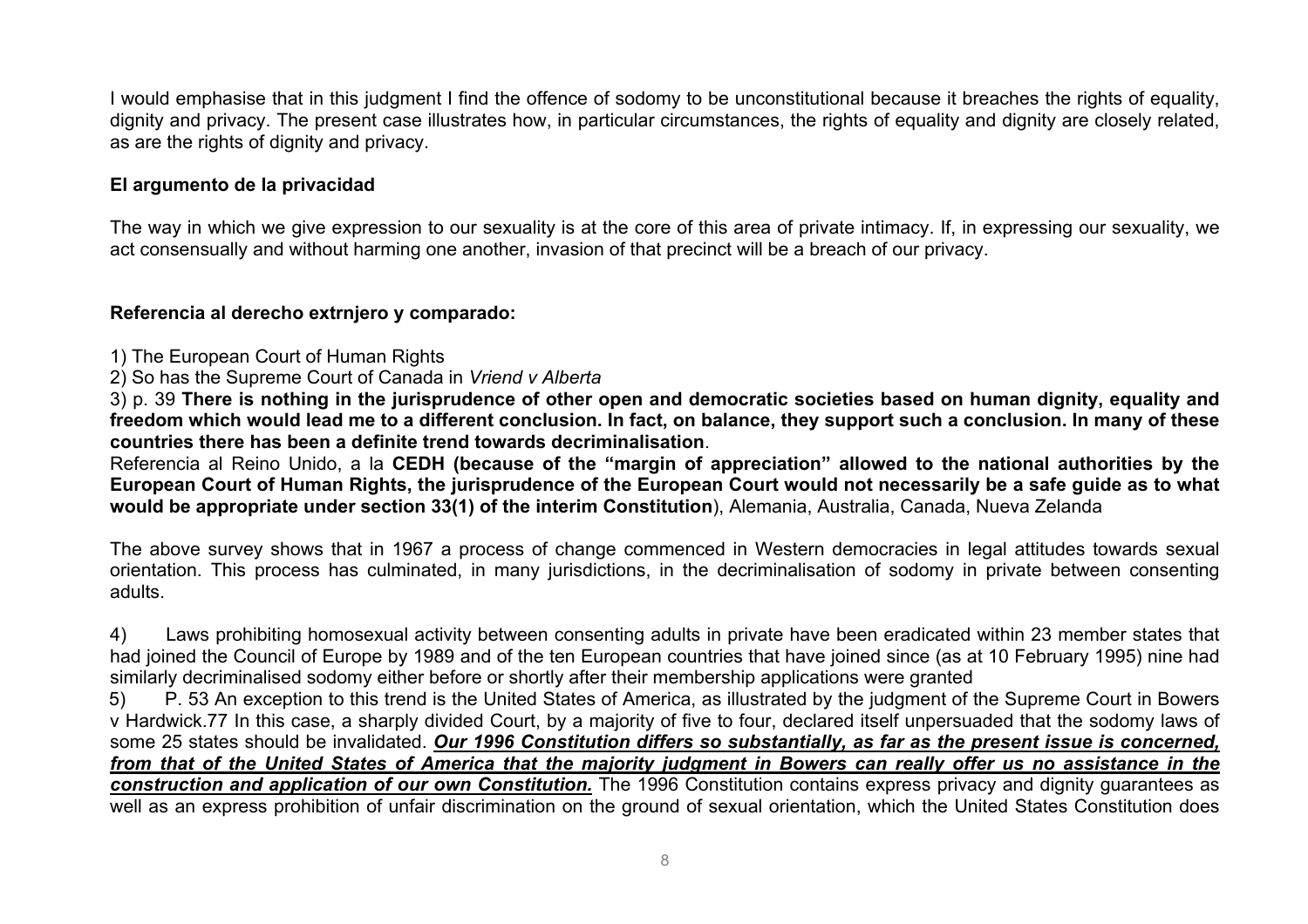not. Nor does our Constitution or jurisprudence require us, in the way that the United States Constitution requires of its Supreme Court, in the case of ". . . rights not readily identifiable in the Constitution's text," to ". . . identify the nature of the rights qualifying for heightened judicial protection

6) There are other democratic countries beside the United States which have not yet decriminalised sodomy in private between consenting adult males. Unlike the constitutions of these countries, however, our 1996 Constitution specifically mentions "sexual orientation" as a listed ground in section 9(3) on which the state may not unfairly discriminate

## **THE STATE V. T MAKWANYANE AND M MCHUNU (1995) – Ilegitimidad constitucional de la pena de muerte**

Section 11(2), it prohibits "cruel, inhuman or degrading treatment or punishment."

section 9, "every person shall have the right to life",

section 10, "every person shall have the right to respect for and protection of his or her dignity",

section 8, "every person shall have the right to equality before the law and to equal protection of the law."

### **Referencias al derecho comparado:**

1) Kentridge AJ, who delivered the judgment of the Court, referred with approval to the following passage in the Canadian case of R v Big M Drug Mart Ltd:

The meaning of a right or freedom guaranteed by the Charter was to be ascertained by an analysis of the purpose of such a guarantee; it was to be understood, in other words, in the light of the interests it was meant to protect.

2) sobre el uso de los trabajos parlamentarios:

In England, the courts have recently relaxed this exclusionary rule and have held, in Pepper (Inspector of Taxes) v Hart a similar relaxation of the exclusionary rule has apparently taken place in Australia and New Zealand In countries in which the constitution is similarly the supreme law, it is not unusual for the courts to have regard to the circumstances existing at the time the constitution was adopted, including the debates and writings which formed part of the process: The United States Supreme Court, The German Constitutional Court, The Canadian Supreme Court, In India, The European Court of Human Rights and the United Nations Committee on Human Rights

3) Sobre la interpretación de la disposición «cruel, **inhuman** or degrading treatment or punishment»: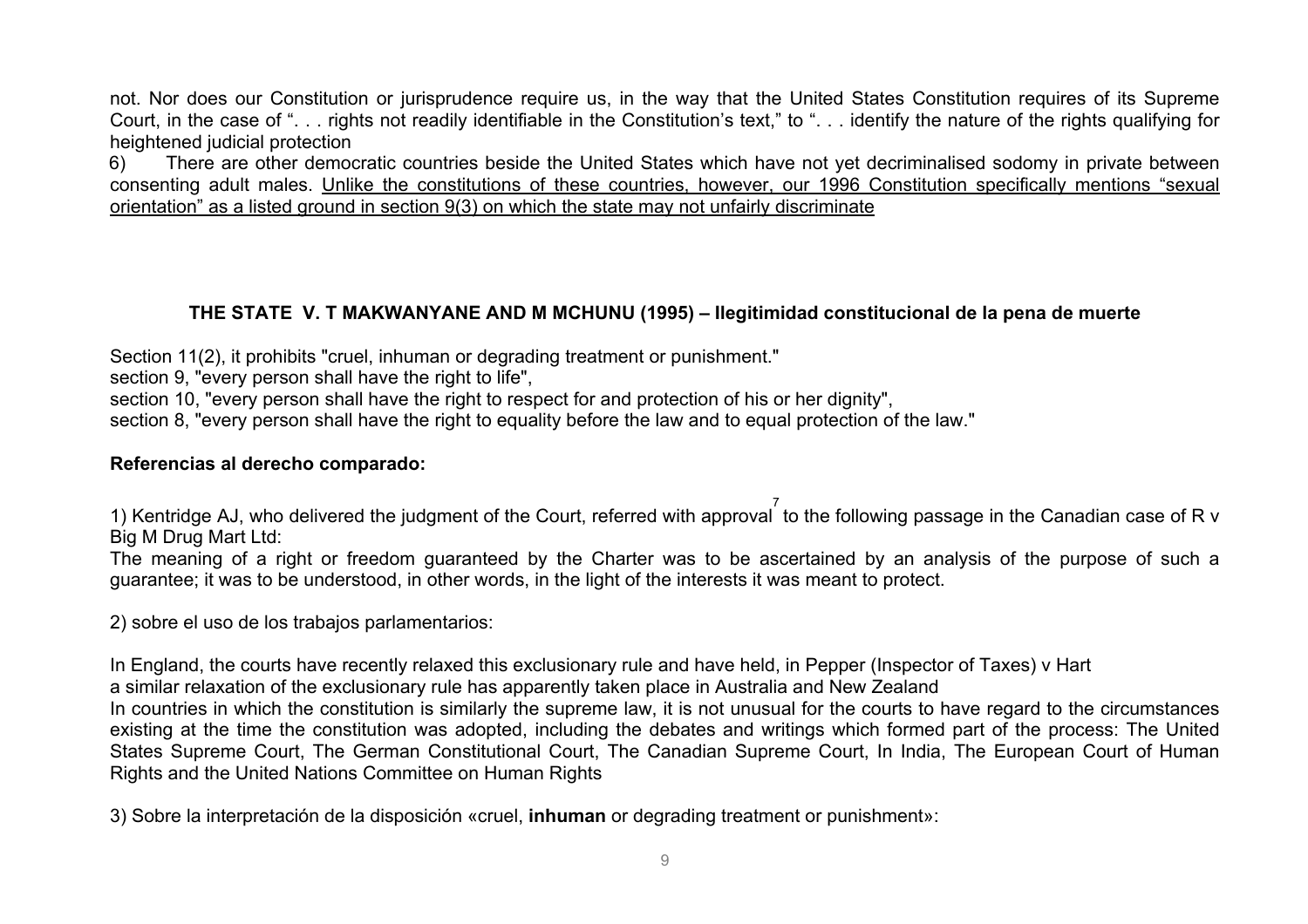### p. 33: **una parte intera de la sentencia dedicada a "International and Foreign Comparative Law"**

**The international and foreign authorities are of value because they analyse arguments for and against the death sentence and show how courts of other jurisdictions have dealt with this vexed issue**. For that reason alone, they require our attention. They may also have to be considered because of their relevance to section 35(1) of the Constitution,

p. 37 Comparative "bill of rights" jurisprudence will no doubt be of importance, particularly in the early stages of the transition when there is no developed indigenous jurisprudence in this branch of the law on which to draw. **Although we are told by section 35(1) that we "may" have regard to foreign case law, it is important to appreciate that this will not necessarily offer a safe guide to the interpretation of Chapter Three**

decision of the Hungarian Constitutional Court

#### **Capital Punishment in the United States of America**

The United States jurisprudence has not resolved the dilemma arising from the fact that the Constitution prohibits cruel and unusual punishments, but also permits, and contemplates that there will be capital punishment. The acceptance by a majority of the United States Supreme Court of the proposition that capital punishment is not per se unconstitutional, but that in certain circumstances it may be arbitrary, and thus unconstitutional, has led to endless litigation. Considerable expense and interminable delays result from the exceptionally-high standard of procedural fairness set by the United States courts in attempting to avoid arbitrary decisions. **The difficulties that have been experienced in following this path, to which Justice Blackmun and Justice Scalia have both referred, 86 but from which they have drawn different conclusions, persuade me that we should not follow this route**.

### **The International Covenant on Civil and Political Rights The European Convention on Human Rights Capital Punishment in India**

p. 86 The fact that in both the United States and India, which sanction capital punishment, the highest courts have intervened on constitutional grounds in particular cases to prevent the carrying out of death sentences, because in the particular circumstances of such cases, it would have been cruel to do so, evidences the importance attached to the protection of life and the strict scrutiny to which the imposition and carrying out of death sentences are subjected when a constitutional challenge is raised. The same concern is apparent in the decisions of the European Court of Human Rights and the United Nations Committee on Human Rights p. 90 The United Nations Committee on Human Rights has held that the death sentence by definition is cruel and degrading punishment. So has the Hungarian Constitutional Court, and three judges of the Canadian Supreme Court. The death sentence has